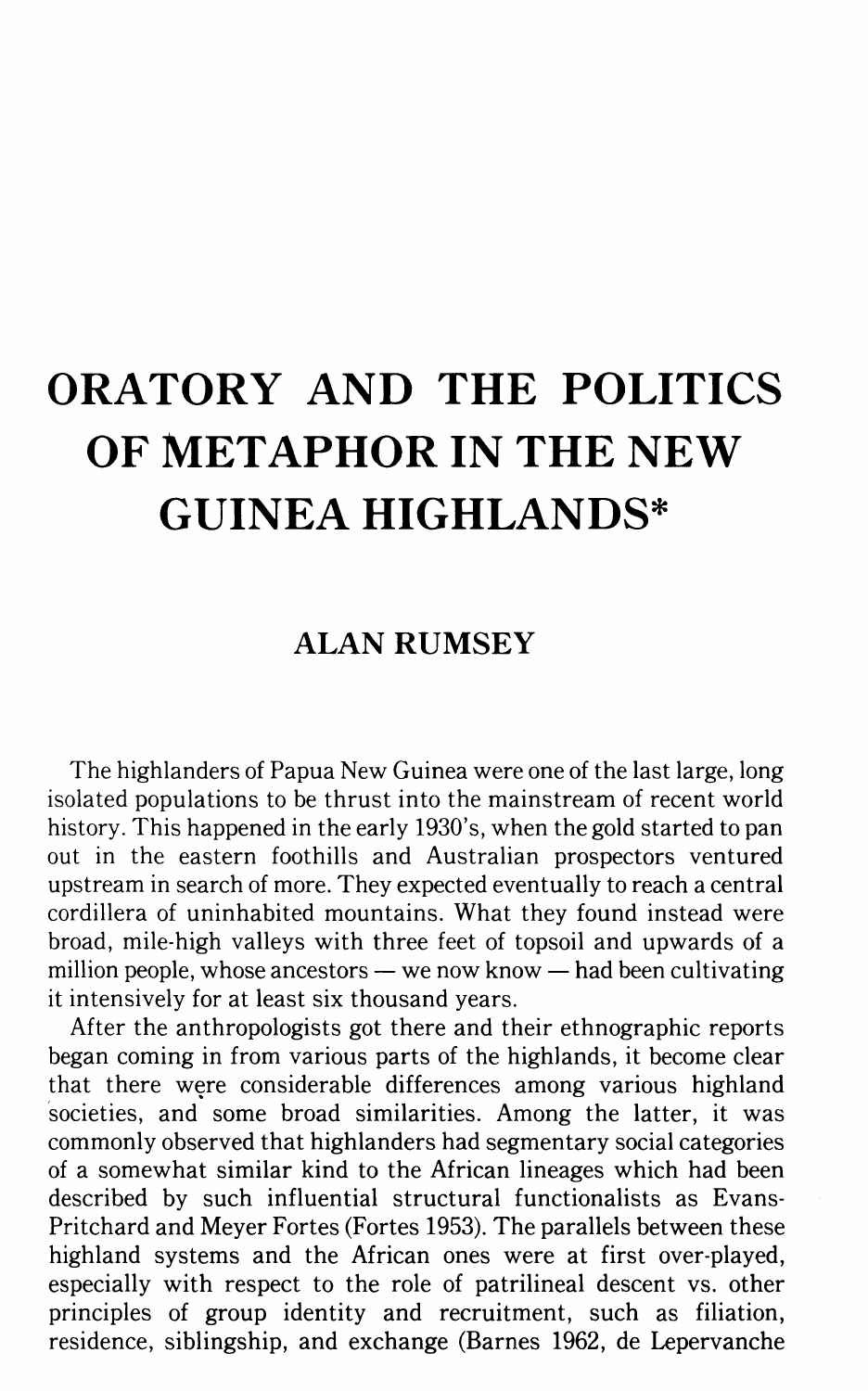1967). But certain other, distinctively Melanesian features were correctly discerned from the outset. Among the features common across the highlands were the following: 1) political leadership is understood by highlanders to be an achieved status rather than an ascribed one. Instead of hereditary chieftainships or chiefly lineages, in the highlands there is public competition for "big man" status. 2) Big men are understood to achieve their renown partly by demonstrating skill in oratory, the use of which is an important feature of many kinds of public occasions. <sup>1</sup>

The highland people whose oratory I will be discussing here live in the Nebilyer Valley, which lies some ten kilometres west and southwest of the town of Mt. Hagen, in the Western Highlands Province. In this valley live approximately 40,000 people, who speak dialects of a single language. Culturally and linguistically, they are fairly closely related to the Melpa people, who are well known through the work of Andrew and Marilyn Strathern, GeorgVicedom, and Hermann Strauss. For sixteen months during 1981-3, Francesca Merlan and I lived at Kalyke, on the western edge of the valley, studying the language and trying to understand its various social contexts and functions.

We found that Nebilyer people do indeed place a high value on oratorical skills as a credential for political leadership (and, for that matter, a high value on talk in general). At public occasions of almost every kind, men stand up, one after another, $<sup>2</sup>$  and attempt to address</sup> everyone present, on various themes. Men of the greatest influence and highest prestige are those who, on occasions of certain kinds, make effective use of speech which is characterised as *el ung* 'arrow talk' or 'war talk' and *ung eke* 'bent speech'. 'War talk' is distinguished from everyday talk or casual conservation (ung urip), and 'bent speech' is opposed to 'straight' speech (ung kuni)\_ These two distinctions cross-cut each other, and refer mainly to different aspects of linguistic organisation: 'war talk' is characterisable mainly on phonological grounds, and 'bent speech' mainly on semantic ones. El ungoccurs only in men's public speeches, whereas *ungeke* also occurs in a wide variety of other contexts.3

Text A is an example of *el ung* 'war talk'. It was spoken at a gathering of people from three groups who had been involved as allies in a war ten months before (Sept., 1982). The relations among the groups are shown in fig. 1. When this war broke out, between group X and another group (not shown in fig. 1), group X recruited group Y as allies, and group Y then recruited group Z. In such cases, the standard practice is for compensation to be paid, in a sequence of transactions which reverses the original order of recruitment: group Y first compensates group Z, and then group X compensates group Y.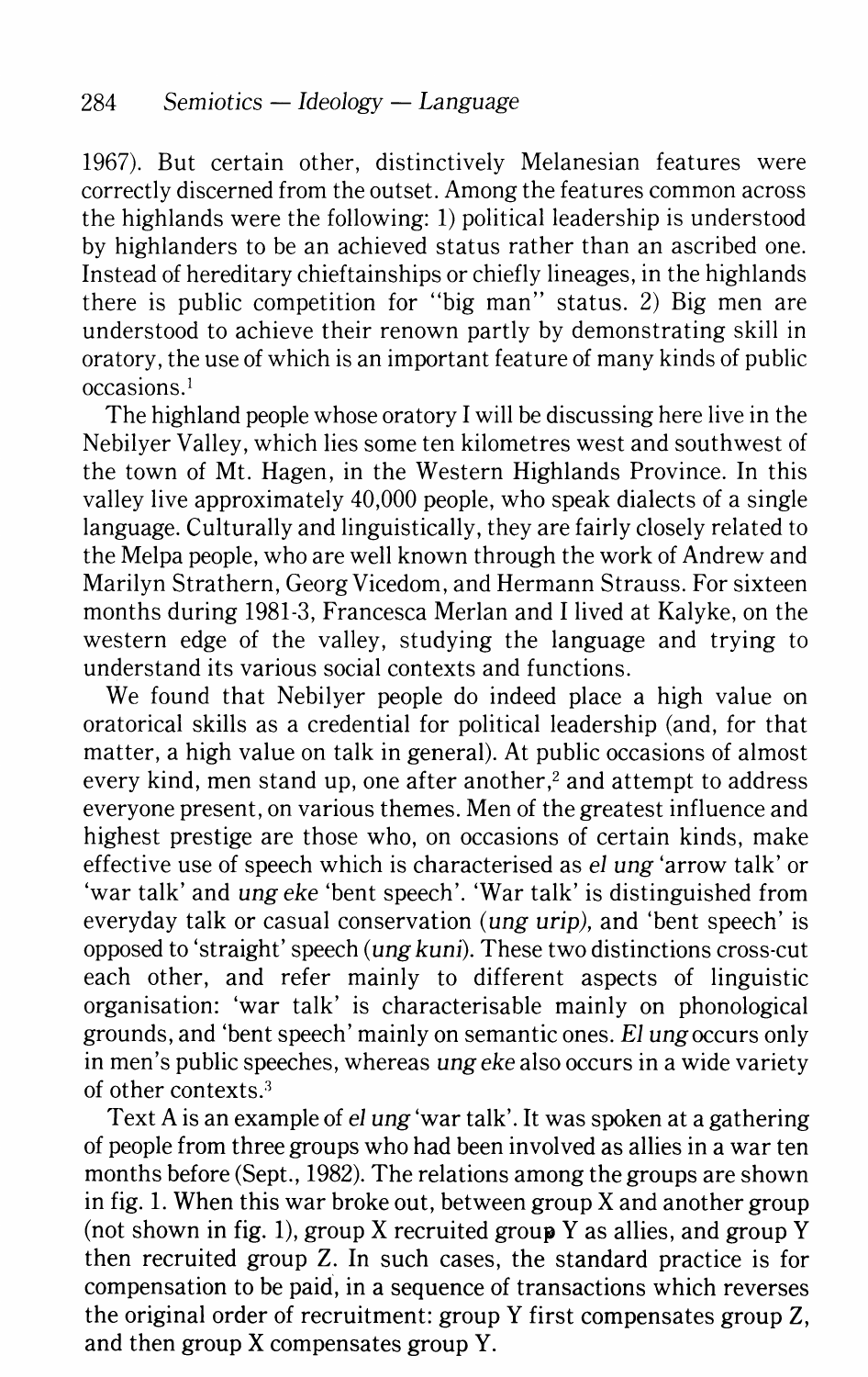Text A was spoken on the occasion of group Y's payment of compensation to group Z. After about an hour of speeches, the payment had been handed over, and then there had been somewhat of a free-for· all (i.e. multiple overlapping speech exchanges with no centralized attention focus) as the men of group Z decided how to divide the money up among themselves. One of the leading big men of Y, Numa, then delivered a short speech, the entirety of which is given in text A. As he spoke, he twirled his axe and strode back and forth over a distance of about 10 metres, as men typically do while intoning in this way.<sup>4</sup>

Throughout this short text, Numa's prosody is such as to mark his speech as *el ung.* Stretches of up to 16 syllables are enunciated on a single, nearly level pitch contour, which terminates with an abrupt fall to an over-long ooooo which makes no lexico·grammatical contribution to the line, but serves only to mark it as *el ung.* Sometimes sections of *el ung* are marked off by other, more elaborate supra-segmental patterns, and/or by aaaaa instead of ooooo at the end of the line (as illustrated by lines 6·11 of text C). The point to note here is simply that *el ung* is always clearly discernible as such by its intonational features  $$ features which, as this example suggests, are especially suited to gaining and holding the 'floor' in situations where the crowd has been disinclined to focus its attention on a single speaker.

Unlike *el ung* 'war talk', *ung eke* is not marked by any particular phonological features, but rather by its tropes<sup>5</sup>.

An example of *ung eke* 'bent speech' is text B. The occasion is the same one at which the *el ung* of text A was recorded. The speaker is the leading big man of group X, who is watching as group Y gives to group Z. There is a convention regarding chain payments of this kind, whereby whatever amount Y gives to Z, it should be doubled when X gives toY. So although most of the people present at this occasion are of groups Y and Z, this man is present from X in order to find out how big a payment his own group is going to have to raise for the later payment.

After transcribing the whole of the speech from which B is taken, Francesca Merlan and I discussed its form and contents (and that of many other speeches as well) with about 20 people, of all social categories: male/female, young/old, high status/low status, etc. There is no restriction on who may listen to such speeches, and nearly all the people we interviewed had heard this one (as well as A and C) on the day it was delivered. There was general agreement that the part in text B about butchering a pig is *ung eke* 'bent speech'. But almost no two people agreed on what it meant. Here are a few examples of their various exegeses:

1). No one was killed in the war in which groups X, Y and Z fought as allies. Some people may think that means that compensation need not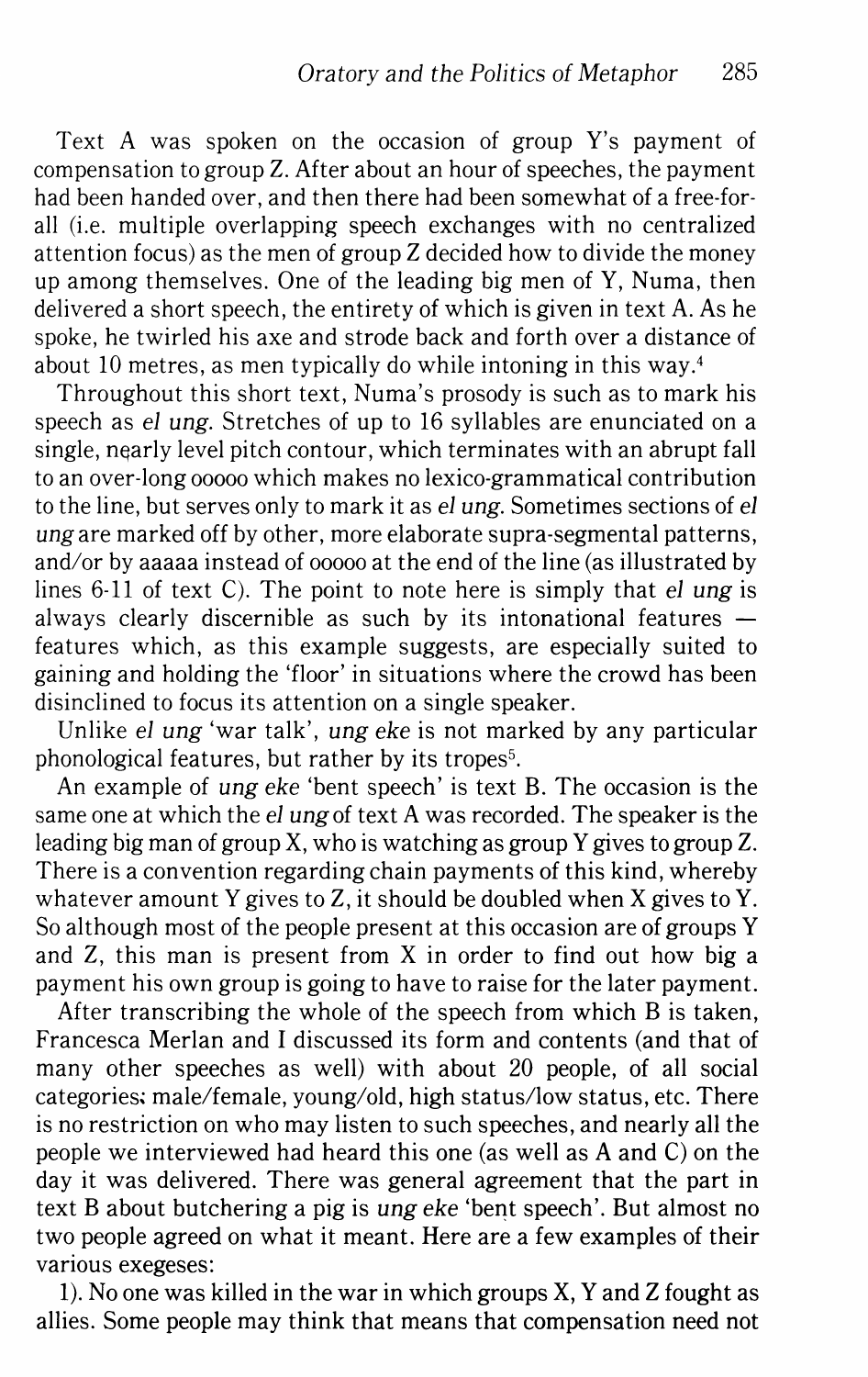be paid. But *all* warfare requires compensation, just as all pig butchering requires a bed of condiments underneath.

2). The speaker is likening himself to the greens and the giving of compensation to the butchering of a pig. He is saying that if he weren't present, group Y couldn't make a proper compensation payment.

3). The speaker is saying that it is not proper to give money alone as compensation, but that cooked pork should be given too.

4). What he means to say is "Let's not just stand here talking; let's give the money first and then talk."

The list goes on and on. Just about the only things all the glosses have in common are that: 1) the speaker's words cannot be taken at face value; 2) he is commenting on aspects of the present transaction between groups Y and Z.

I have given examples of *el ung* 'war talk', characterised on phonological grounds, and ung *eke* 'figurative speech'. The *el* ung example contained no ung *eke,* and vice versa. But although these two are potentially independent, they do often occur in conjunction. An example is text C. This example comes from the same occasion as the other two, at a point when the action has been interrupted for about ten minutes by a fight which has broken out between two young men from group Y over a matter unrelated to the main event of the day. The speaker is Unya, a rising big man of group Y, who holds the elected office of village magistrate. Here again *el* ung was effectively used to create a focused audience for itself, this time out of considerable chaos. The whole of text C was delivered in the *el* ung style (this time with some of the variant formal features previously mentioned). Within it, there is an example of ung *eke* as well, in line 3, where he talks about a grasshopper and a frog.

Again there was considerable disagreement about what the figure means in this context, and, indeed, about the meaning of his speech as a whole.<sup>6</sup> In general, people agreed that Unya was alluding to the fact that groups X andY used to be major enemies, so that the present alliance is a precarious one. Figures such as 'a grasshopper and a frog' or 'a fish and a frog' are commonly used to mean 'kid stuff', 'something trivial or of no account'. But that doesn't take us very far towards understanding this passage, because in contexts such as this, such metaphors are sometimes also used to mean the opposite, i.e. something that you'd certainly better take notice of. Perhaps in this context, the figure is even to be taken both ways at once: insofar as it is 'addressed' to the immediate situation, where the proceedings have been disrupted by a fight, this is trivialized  $-$  the antagonists are 'rubbish men', of no more account than a frog and a grasshopper. But insofar as he is evoking the ancient enmity between groups  $X$  and  $Y$  — of which the present fight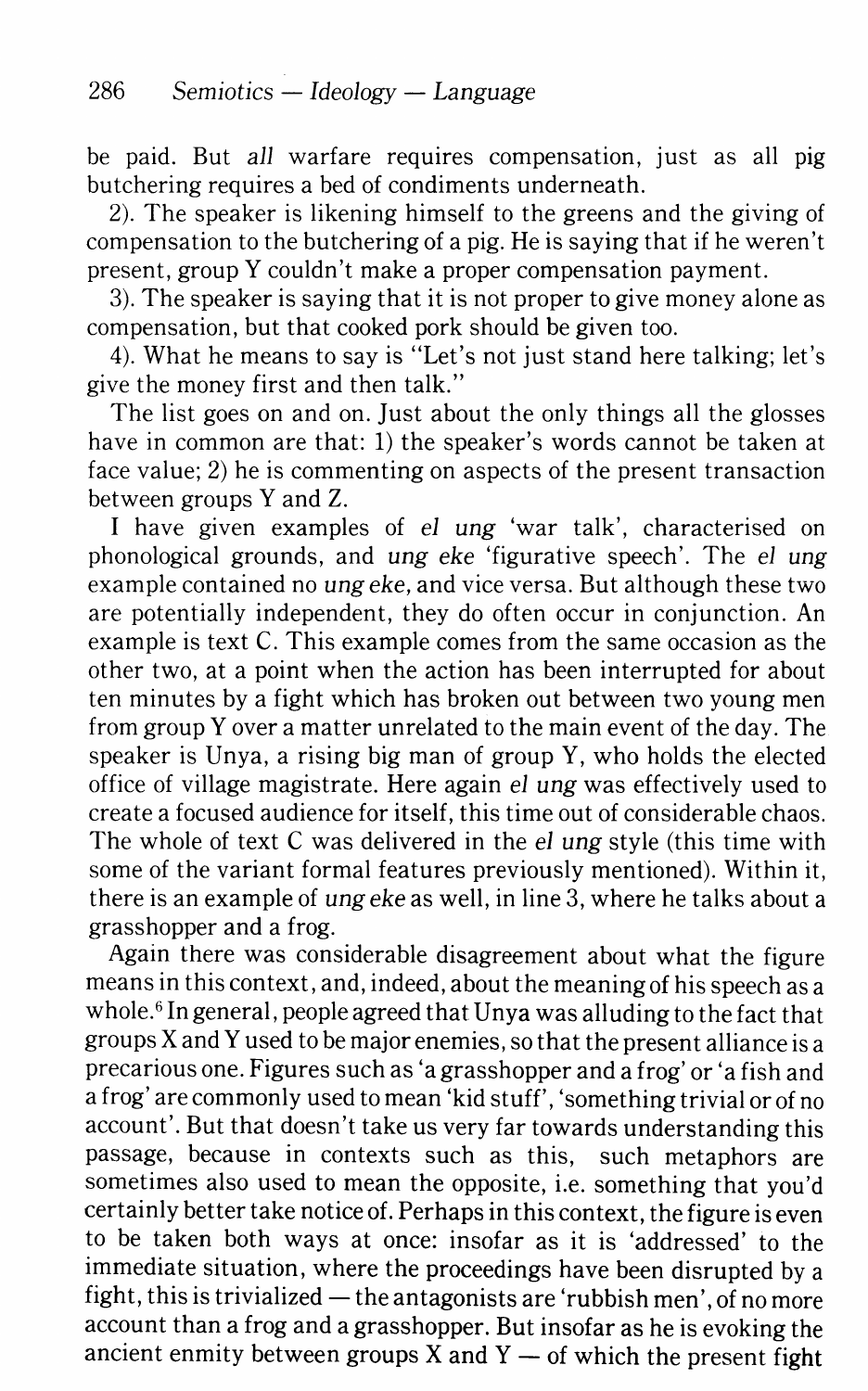may perhaps be taken as a reminder — he intends to represent it as a serious threat indeed. The reason it has again become a threat is something he refers to in line 10: a member of group Y has recently been seriously injured while riding on the back of a 'car' (i.e. small truck) driven by a man from group X. The injured man was in a coma for several weeks at the Mt. Hagen Hospital and has since regained consciousness and been smuggled back home under cover of darkness, in a ruse designed to extract the largest possible compensation payment from group X, in a separate transaction from the one arising from the war. Insofar as he is identified with group Y, Unya has an interest in concealing the extent of the accident victim's recovery, to keep up the pressure for that payment.

Some people also took this text as alluding to a separate, even more serious threat which has arisen since the war for which compensation is here being paid. Another conflict has broken out, on a far larger scale, in which these three groups and many others have been pitted against groups in the other half of the valley, led by a high official in the Provincial Government, who as a result has now been removed from office and is under house arrest in the provincial capital pending his trial. According to this interpretation he (along with his allies) is the one referred to in lines 6-8.

Having briefly exemplified some of the distinctive features of *el* ung and ung *eke,* I now turn to a brief consideration of the social order in which they are constituted as culturally salient speech varieties. This will require some consideration of other aspects of Nebilyer social life as well.

In common with many other Highlands groups, the Nebilyer people place great importance on ceremonial exchange of pigs and other wealth objects (including nowadays, money). Insofar as these and other aspects of political life are conducted by, or on behalf of, segmentary groups of the kind mentioned at the outset, this is seen as a male domain, in which individual males and named groups compete to 'raise up their names'. A man who succeeds at this is said to do so by virtue of his being of 'one mind' or 'one will' (numan *tilupuyl).* Women, especially as regards matters of intergroup politics and exchange, are said to be of 'many minds' (numan ausiyl), which is perhaps related to the fact that a woman's loyalties are often seen to be divided between her husband's group and that into which she was born. In some contexts, these imputed differences between men and women are likened to the differences between 'big men' and 'rubbish men', i.e. between those who are successful at 'raising their names' and those who are not successful, or do not even try. The latter, that is, are likened to women. And segmentary groups who succeed in building up their names by exchange, are said to have done so by acting as though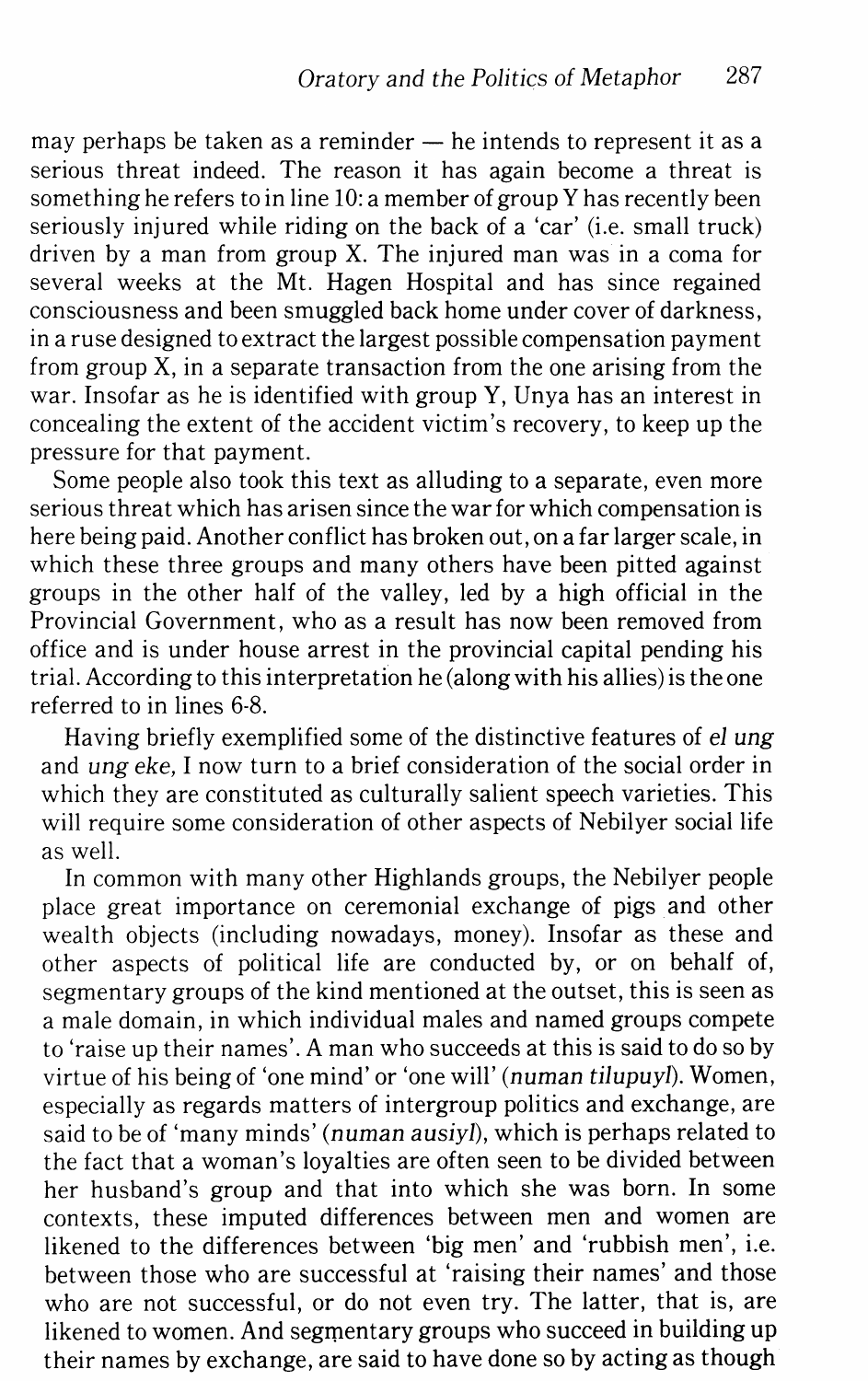they were of a single mind, like a man.

Women are said to lack the competence for public speaking at events of the kind represented here, and are generally forbidden from doing so. The idea of a woman speaking *el ung* is all but unthinkable, and it is commonly said that women cannot understand the *ung eke* which is used in men's speeches. Not only men, but most women, assert this categorically. The following are typical of comments made by women to Francesca Merlan:

'Women do not properly understand it; it's a strong men's thing'.

'I do not understand'.

'Big men themselves understand and reply in kind'.

Yet in many cases, when actual passages of the men's *ung eke* were put to various women for their comments, they did offer particular interpretations of the meaning of those passages in context. Indeed, if unanimity of interpretation is to be taken as a guide, our interviews showed that women do not differ significantly from men in their average ability to 'understand' the tropes of men's *ung eke:* among men and women alike, there is a roughly equally low degree of agreement about what they mean. Age rather than sex or level of prestige actually turned out to be somewhat more significant in this respect, in that people in their teens and early twenties — regardless of  $sex$  - tended to come up with somewhat more wildly idiosyncratic exegeses than did older men and women.

The main difference that did show up between men and women was that men were always willing to offer an interpretation, whereas women were not. Indeed, women sometimes even went so far as to deny that some passages had a meaning, at least of the ideational, or 'experiential' kind. For instance, with respect to the figure in line 3 of text C, one woman said 'He wasn't likening the frog and grasshopper to people, he just said that for nothing. When their minds shine *(numanayl pa telym-kn)* they talk that way'. Another woman said of this same passage: 'He just said, "a grasshopper and a frog", like men do when they talk *ung eke'.* 

In a sense, these women's statements are in closer agreement with our own findings, than is any ideological premise to the effect that each situated trope has *a* meaning, which is hidden, but can be extracted if one could only dig deeply enough. (The latter premise perhaps plays more of a part in our own ideology than in that of the Nebilyer people, but among them the men perhaps come closer to embracing it than do the women). One might be tempted to say that, of course, the *real* meaning of the trope is simply 'the sense which the speaker intended it to have in this context'. This would allow for multiple senses, as more than one may have been intended. But our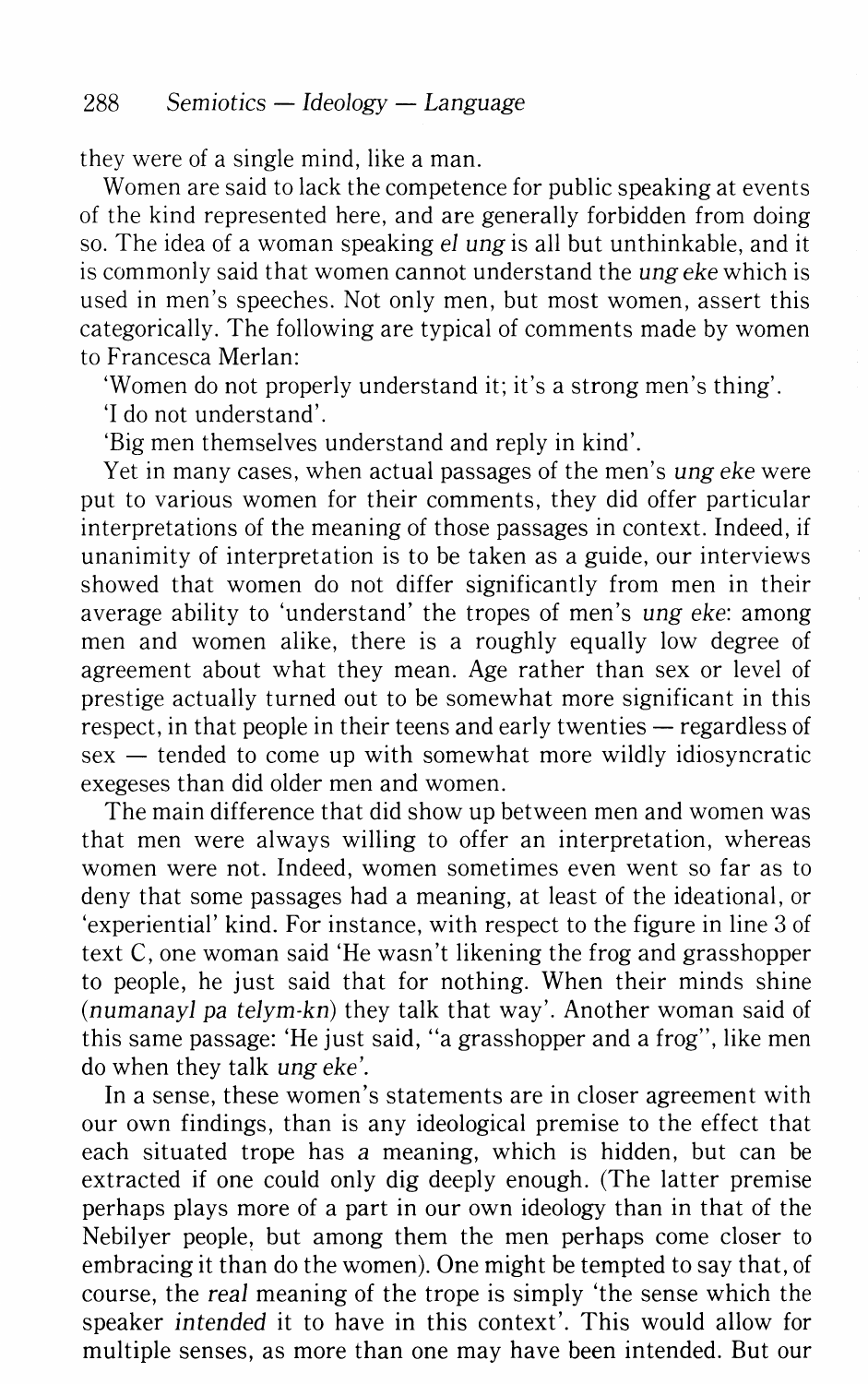interview results present problems for this approach. Often by the time we got around to interviewing the speakers, we had already recorded exegeses by several other people. We didn't discuss these with the speaker until we had gotten his own. But when we did confront him with alternative readings, he usually assented to them readily. For instance, with respect to text B, the speaker, K, was one of those who explained his metaphor by the proportion pig is to fight as greens are to compensation. But when presented with another reading, pig is to compensation as greens are to K, he smiled self-contentedly and said that, yes, that was yet another aspect to it, but that basically ('at the root') both meanings were the same.

Given cases like this, and, in general, the wide range of ideational meanings said to be conveyed by each situated instance of oratorical speech, what are we to conclude about its efficacy? In those instances where various parties to the discourse assign contrary ideational meanings, has meaning simply failed to be created or conveyed? I think not. Here again I think we can look for positive guidance to some of the women's exegetical remarks quoted above. At least one woman was willing to deny the appropriateness of trying to find any explicit gloss for a passage of *ung eke,* and several women focussed on the more general fact that *ung eke* (a 'strong, men's thing') was being spoken, and on such non-referential considerations as what this indicated about the speaker's state of 'mind' (numan). Correspondingly, I would argue that whatever ideational content it may convey, oratory always serves also to index something about its context of use, i.e. that the context is one in which segmentary groups are involved as significant interactional entities. In other words, a meta-message is conveyed, to the effect that lower-order messages are to be construed with due regard to their relevance for inter-group politics.

That this is so is indicated not only by explicit exegetic statements (which usually refer to such groups by name), but also by certain anomalies in the grammar of personal reference which are typical of oratorical speech, especially of the *el ung* variety. I have said that *el ung* is always phonologically marked, but in addition it typically includes certain kinds of phraseology, and the use of first, second, and third person singular categories to refer to certain kinds of notional pluralities, namely, segmentary groups. Thus for example in text C, line 12 the speaker uses *nu* (second person singular) to address all of those present from group X, *na* (first person singular) to mean 'I and all of my fellow members of group Y'. The reference of 'he' (or the subject of the verb) in lines 6-8 is indeterminate, but if the allusion is to fighting against the alliance led by a government official, then the referent is the entire alliance rather than its leader alone. There are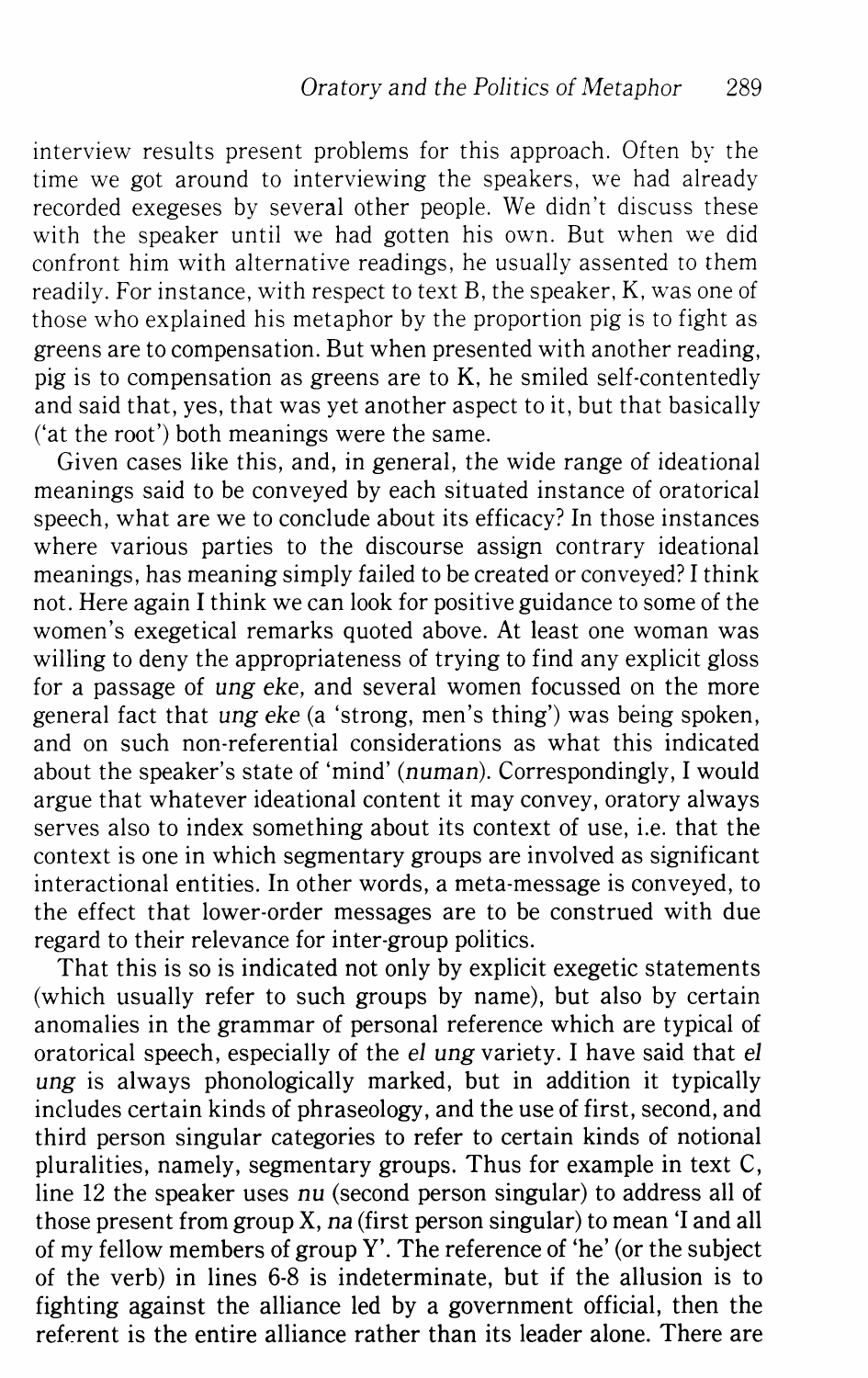usages of the same kind in text A, lines 5-7, 9, 11, 12, and 17-20.

In such usages, formal categories which are normally used for a single person  $- I$ , you or he  $-$  are extended to cover social pluralities which I, you, or he are identified with. I say 'identified with' rather than 'included among' because what is sometimes being referred to are actions which took place well before he, I, or you were born. 'I fought with/against you' often means 'My ancestors fought with/against your ancestors'. This somewhat peculiar mode of reference is also exemplified in speeches which were recorded among the Melpa by Andrew Strathern (1975:199) and among the Huli by Goldman (1983:134, line 294).

The effect of these referential extensions is to create a context in which it is clear that individual speakers are representing themselves as speaking on behalf of groups, addressing each individual auditor in his capacity as a member of particular groups, and referring to other, non-addressed individuals in the same capacity. It also marks the context as one in which the events and actions referred to are to be understood with regard to their relevance for intergroup politics.

Although this meta-message places constraints on the range of possible interpretations of the lower-order messages, it certainly does not make them any easier to understand. Indeed, I would submit that it is just this interpretative constraint which makes it so difficult for people to agree on what the speeches mean. For the nature and degree of significance of actions for intergroup politics in this society is generally not a question which is settled enough to provide a stable background against which the oratorical performances can be played out. With respect to text C for example, no one knows to what extent a man whom groups  $X$  and  $Y$  have helped to elect to office will in the future concentrate his energy and resources in traditional segmentary group politics as opposed to province-level, party politics. Nor is it clear that group Y will succeed in turning an unfortunate road accident into a matter of intergroup compensation, or, in the attempt, avoid reactivating the previous hostility between the two groups.

In his account of oratory among the neighbouring Melpa people, Andrew Strathern has characterized their *el ik* (=Nebilyer *el ung)* as:

> a ritualized crystallisation of the political situation between groups which has been brought into being by the cumulative processes of decision-making and transacting over periods of months before-hand... [which have] established a context of understanding between the leaders of the groups (Strathern 1975:203).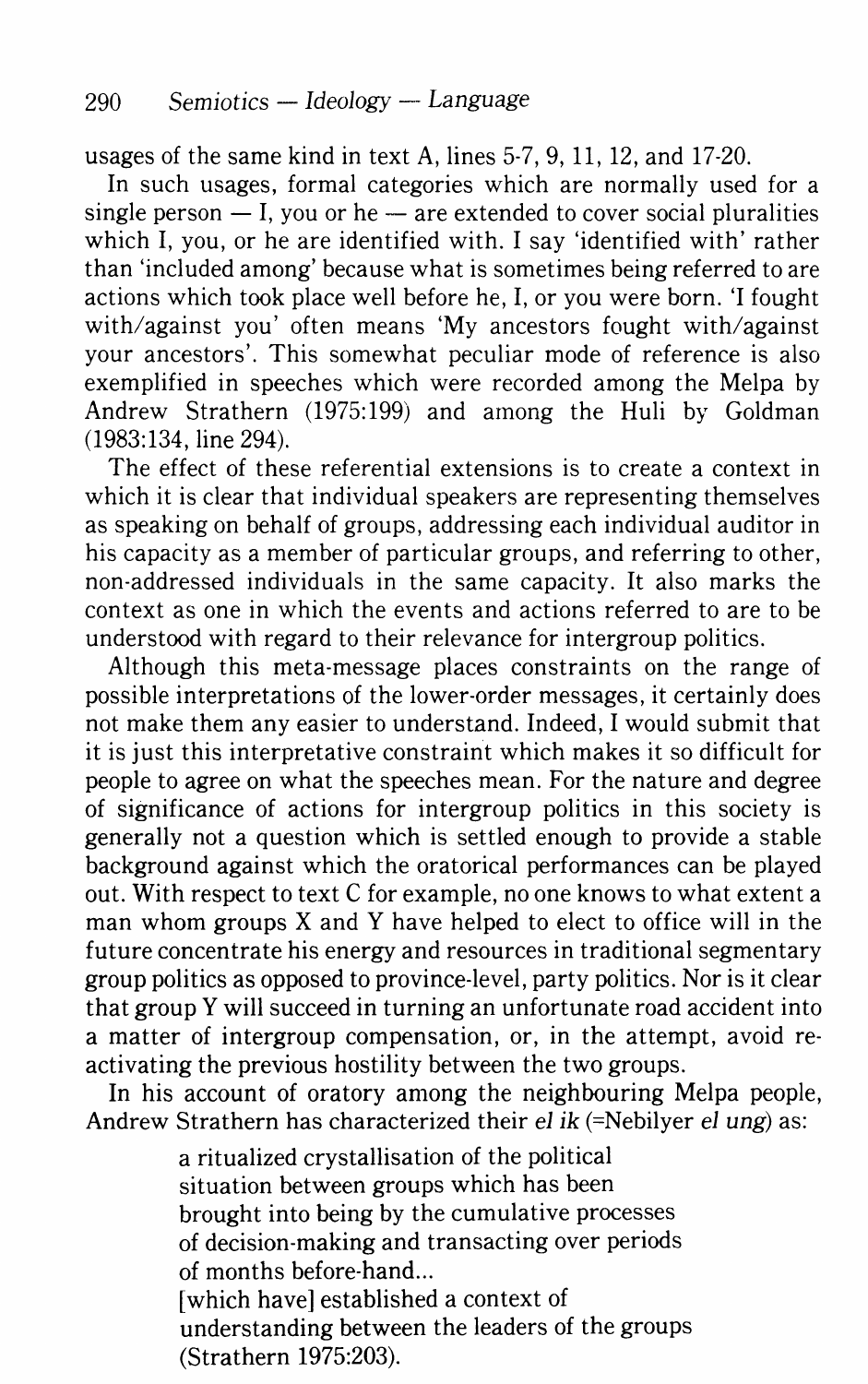This claim is in fairly close accord with Nebilyer people's (especially men's) statements about men's speech -making (including both *ung* eke and *el* ik), but those statements do not accord with the results of our interviews concerning actual passages of situated speech.

This apparent disjunction between theory and practice leads to a question which I shall consider in conclusion, namely: what is the relation between the Nebilyer ideology of oratory and the larger social order of which it is a part? I mentioned that social order includes segmentary groups which are seen to act as units in ceremonial exchange (and in warfare). The pigs which are exchanged are produced, not by the segmentary groups, but by individual domestic units —largely by the women of those units, who generally are not full members of the groups by whom their pigs are said to be given in exchange.

It might therefore appear to be the case that the fruits of women's labour are appropriated by the segmentary groups for transactions among men alone. But the matter is actually much more complicated. For in ceremonial exchange, pigs are not simply appropriated en masse from the domestic units and given to un undifferentiated segmentary group. Rather, single domestic units and/or individual people within those units, give pigs to particular people within the segmentary group to whom the overall transaction is said to be made. The individuals to whom they give are, in the majority of cases, closely related to them by ties of kinship or affinity. One of the most common cases, for instance, is the one in which a man and his wife contribute pigs which end up in her natal domestic group or with one of her close kinsmen.

At a given *makayl* (=Melpa *moka,* 'ceremonial exchange') event, all of these individual transactions are, ideally, coordinated so as to allow them to be done in the name of particular segmentary groups and alliances among them. But in the practice of *makayl,* and other intergroup transactions of the kind exemplified above, this coordination does not proceed smoothly: individual groups are not *really* of one mind or will and alliances among them are far from stable.

Where these difficulties are overcome, the dominant view has it that this happens by the agency of big men, who themselves are of 'one mind' and by their speech coordinate the minds of others. To the extent that an aspiring big man succeeds in this, his name rises. Our interview results contradict this view insofar as acknowledged big men were, at least in private, receptive to the mind or will of other people (including some non-big men) concerning the import of their own oratory.

What this suggests, I think, is that oratory functions not so much as an expression of an already crystallised political situation (as per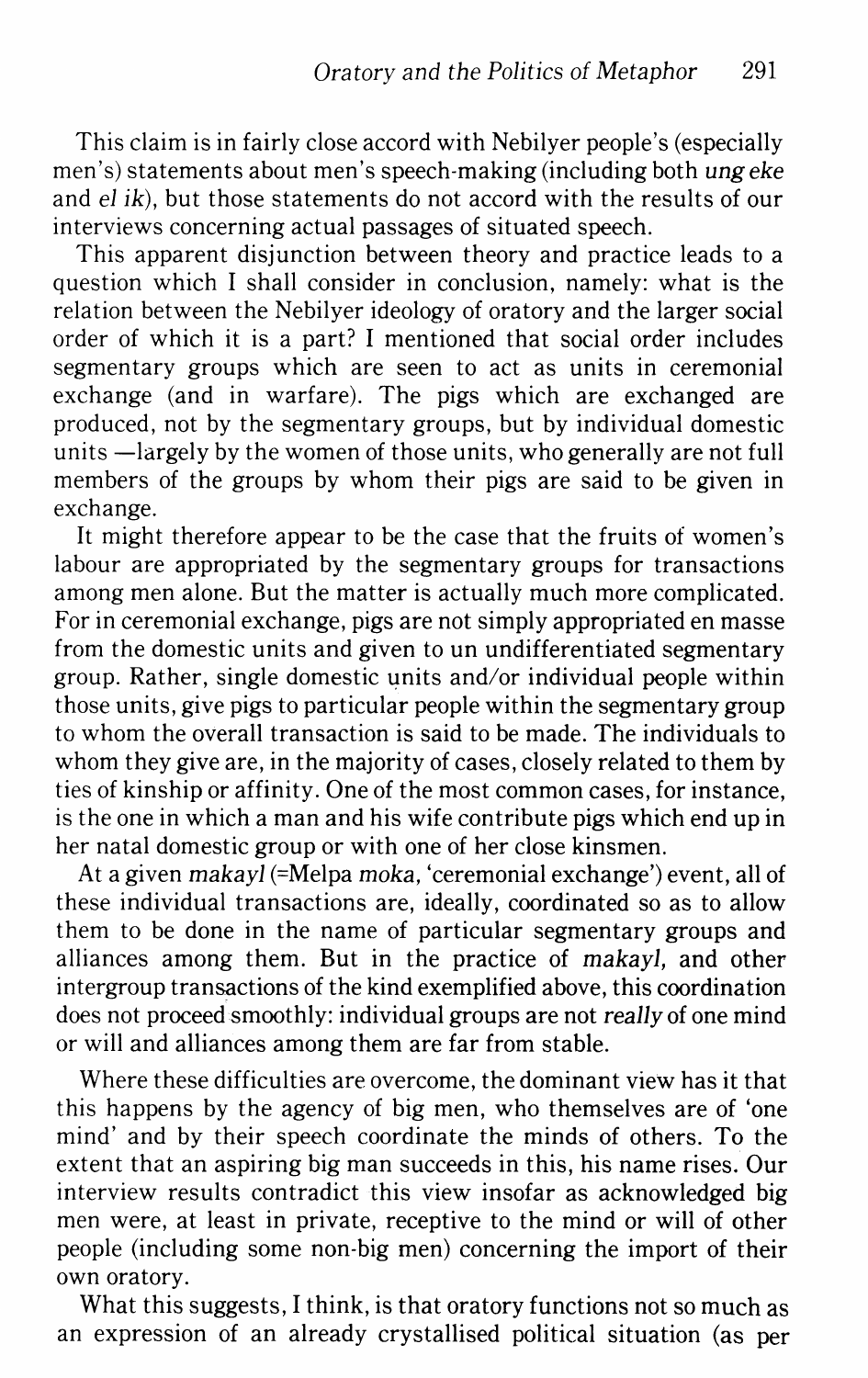Strathern  $1975$ ),<sup> $\overline{\ }$ </sup> or as an instrument for crystallising it (as per the dominant indigenous view) but rather as a device for constituting particular speech situations as intergroup events and for testing what their significance for intergroup relationships might be. Metaphor is ideally suited to this probative function, because it powerfully suggests a wide range of possible meanings without committing its speaker to any of them.

But why should the probative functions of oratory be ideologically suppressed in favour of the dominant view, which takes the intergroup context for granted, and stresses the will-coordinating powers of single-minded big men?

My suspicion is that this is tied up with the fact that the system of segmentary groups  $-$  the sphere in which male domination is most  $complete - is$  the very aspect of Highlands social organisation which, when viewed historically, appears most ephemeral. All over New Guinea, including the Highlands, in pre-contact times at least, subsistence needs were met by small domestic productive units. Important aspects of social life were organised by laterally-extensive kin networks, usually without great generation depth. Reciprocity was a crucial organising principle, both within the kin network and without. But only in the Highlands was the kinship network overlain by a system of multi-level segmentary social categories, and only in restricted areas of the Highlands do these categories correspond at all closely to lines of hostility and alliance in warfare, and movement of wealth objects in large-scale ceremonial exchange.

And within those restricted areas of the Highlands, segmentary group composition is evidently the least stable aspect of social organisation. Exchange of the kind which is conducted in the name of segmentary groups is always liable to lose that aspect of its significance, and to be construed as patently or primarily a matter of exchange between individuals or individual households (as is true for example, among the Tombema Enga, and over much of the Southern Highlands).

Among the Nebilyer people (who are intermediate between the Hageners and the Southern Highlands in the above respect) aspects of the oratorical style figure importantly in defining or constituting exchange events as intergroup affairs. It may be that this function is ideologically suppressed just because the premise on which it rests is such a tenuous one. By focussing instead on competition among wouldbe big men within those groups, the ideology draws attention away from difficult questions about the nature of the common ground on which they compete.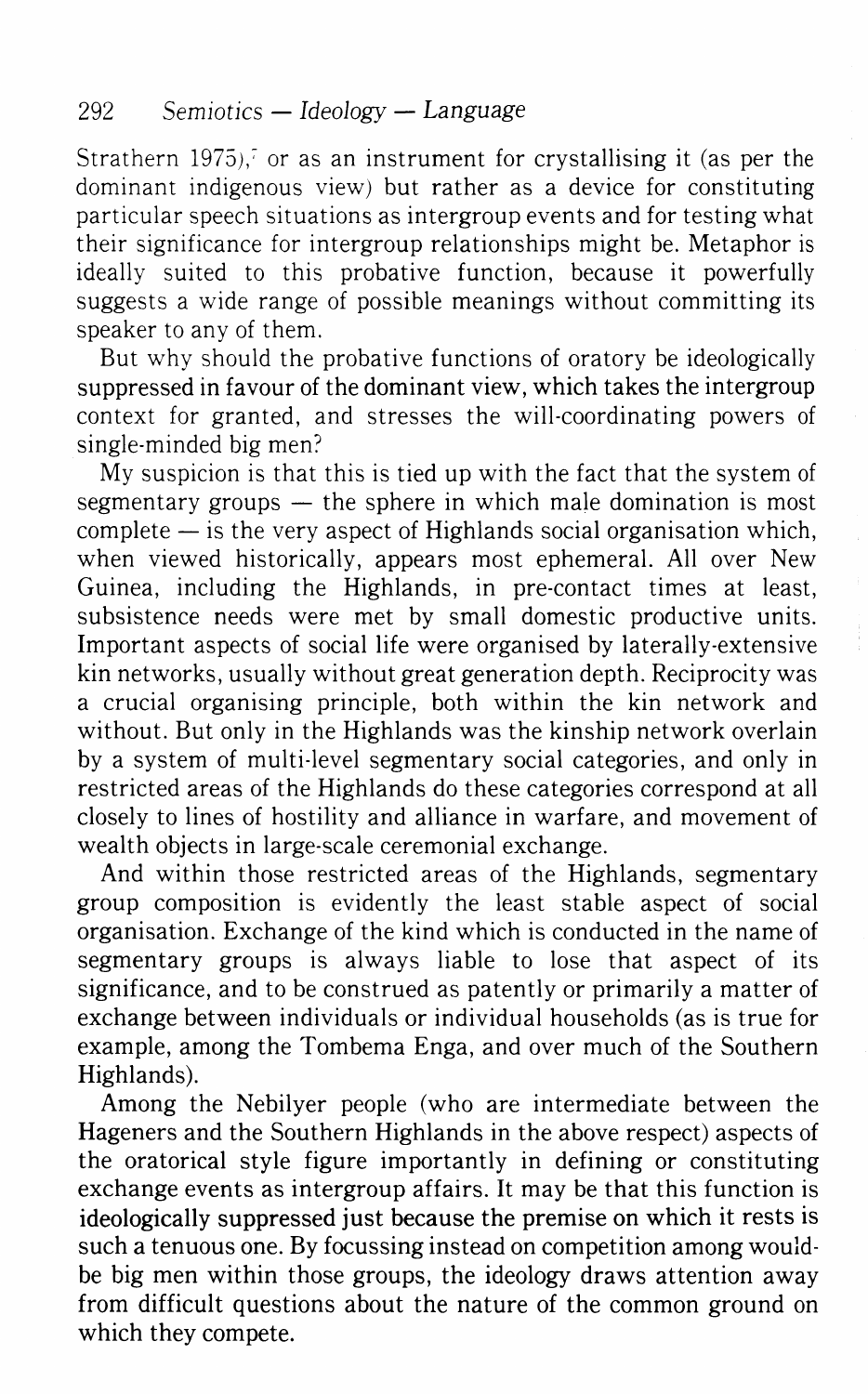## **Appendix: Figure I and** Texts

## Figure 1

 $X \longrightarrow Y$  $Y \longrightarrow Z$ 





- 1. Ya kuyl ooooo This money
- 2. Kuyl 00000 The money
- 3. Ku ilyi el kupulanum ya lekm ooooo This is fight-road money [i.e., warfare compensation]
- 4. Ku el kupulanum ya lekm ooooo It's fight-road money
- 5. Na-nga pel ooooo My cross cousin
- 6. Na-nga pel ooooo My cross cousin
- 7. Na-nga apa ooooo My maternal uncle
- 8. El kupulanum ya lekm ooooo The fight-road is here
- 9. Kupulanum kil-nyiyl-na nu pirin-lum ooooo You (sg.) lived near the road
- 10. Kanga tolkukaja ooooo If a man had been struck down
- 11. I tep nyilkobola ooooo We two would have spoken like this
- 12. I tep melkula ooooo I would have gotten it together like this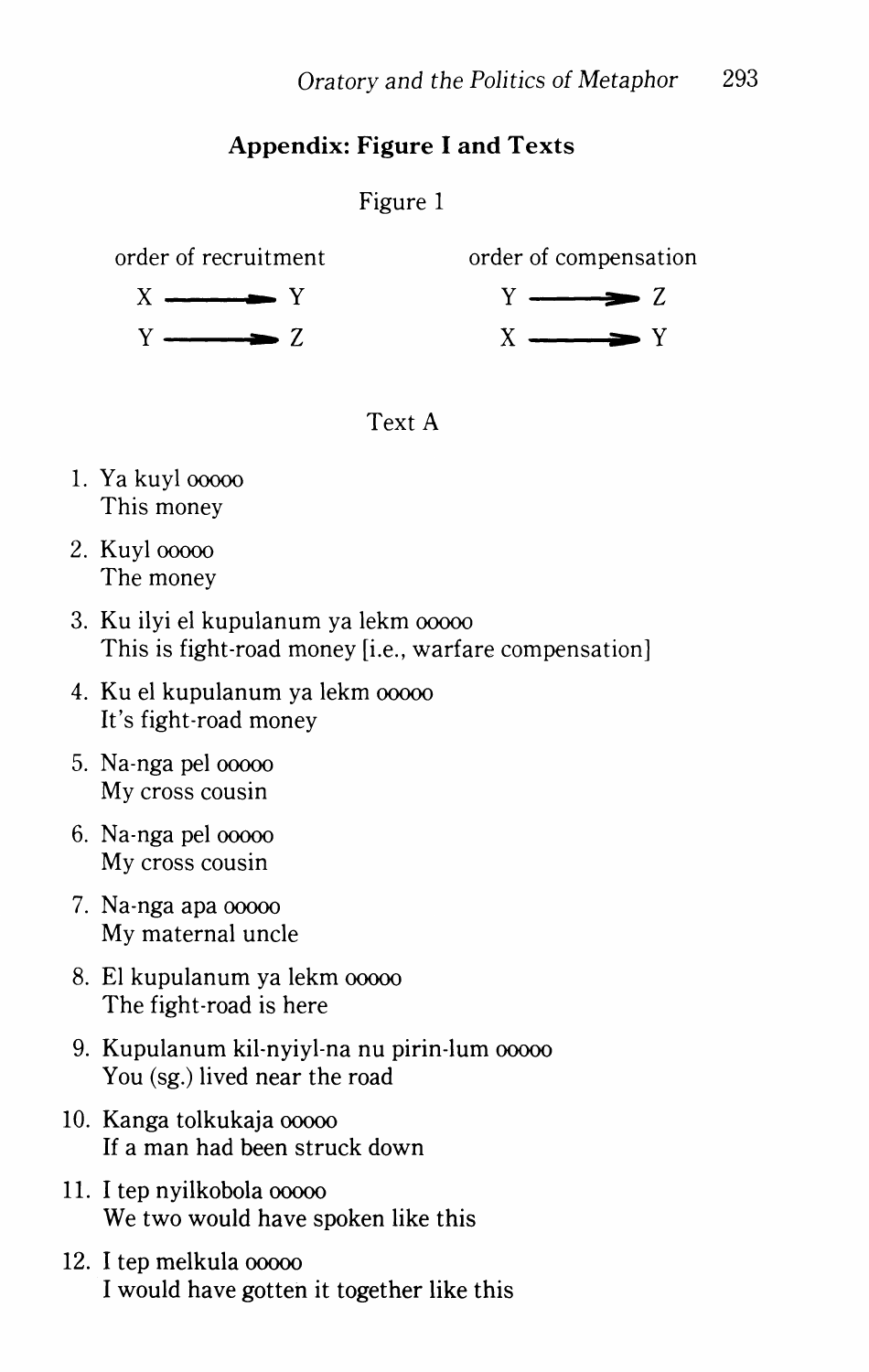- 13. Kuyl kanap-ooooo Looking upon money [raised by selling coffee]
- 14. Nagai konima nobu na naa kaniyl ooooo I don't eat konima sweet potatoes.
- 15. Kim kapis nobu na naa kaniyl ooooo I don't eat cabbage [a higher-altitude cash-crop, less lucrative than coffee]
- 16. Kaspis nobu na naa kaniyl ooooo I don't eat Irish potatoes
- 17. Mel-rna nu-ko nolyn-lum ooooo These are things you (sg.) eat
- 18. Moni wa tep nu·nga kangi-na nosinsikr ooooo I'm giving you (sg.) lots of money [lit: putting money on your skin]
- 19. Kopsikn mekn kuda puni-lum kuda pui ooooo If you (sg.) want to 'carve it up' then go ahead
- 20. Kanglku mekn kuda puni·lum kuda pui ooooo If you (sg.) want to hold it yourself then go ahead.

### Text B

- 1. Kung Kopsini tekn-kn When you are going to butcher a pig
- 2. Manya mel-nomulu-kari·ko nosuk kopsilymeli underneath you put down a bed of condiments (parsley, cress, etc.)
- 3. Mai midi-na naa kopsilymeli You don't just butcher it on the ground
- 4. Ya ul ilyi ekapu tek tek pine na molkur-ko Now as you conduct this affair I'm standing over there
- 5. Nyik pilyik tekemil That's what you're thinking

### Text C

- 1. Yi lupu ti oba naa tim ooooo No stranger came and got involved
- 2. Ui-nga ya kupulanum ilyi-nga ooooo On this road before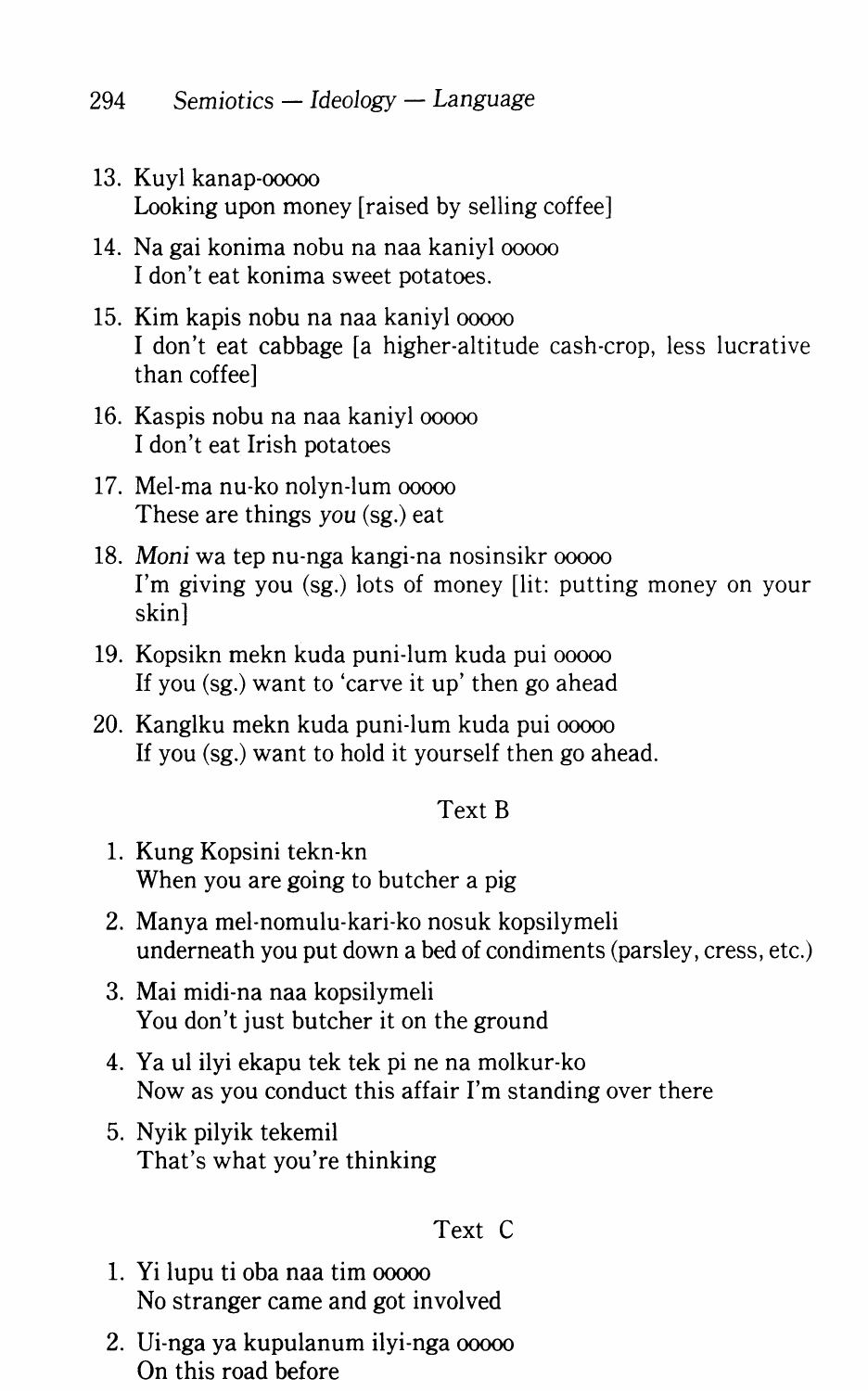- 3. Upiya-tok-sil ya pula tabulurum ilyi ooooo A frog and a grasshopper fought here
- 4. Ekapu-nga Sande-iyl-lumayl 00000 Perhaps today is Sunday
- 5. Na-ni kinya-nga *de* ilyi-nga Now, today, I say
- 6. Ekapu-nga yu-nga yi dukuna-mel-ir lyiba aaaaa Now he will recruit many allies
- 7. Turum adiyl aaaaa He struck once
- 8. Altepa toba kanupa kelipa aaaaa Now he wants to kill again
- 9. Ekapu ola mad pa aaaaa Now you're putting one thing on top of another
- 10. Kar-n topa aaaaa A car hitting him
- 11. Ul ilyi tekm nyiba pilyiba aaaaa 'He is doing this' he will think
- 12. Nu na-nga yi tara-wawa-ti molayl ooooo 'You are not my agnatic kinsman
- 13. Ya Kakuyl yi lupuyl ooooo The Kaugel [a regional designation which includes group Z, but none of the other parties on either side of the fight for which compensation is here being paid] people are different'.

#### ACKNOWLEDGEMENTS

\* For their helpful comments on an earlier draft of this paper, I would like to thank Don Gardner, Laurence Goldman, Francesca Merlan, Andrew Strathern, and Marilyn Strathern. Thanks also to the conference participants who discussed it with me.

### FOOTNOTES

1. Note that I have phrased (1) and (2) in terms of the highlanders' avowed understanding of their societies, rather than as descriptions of the outcome of Highland social practice. This stricture seems necessary for (1) at least, since, avowals notwithstanding, big man status tends to be achieved by the sons of big men.